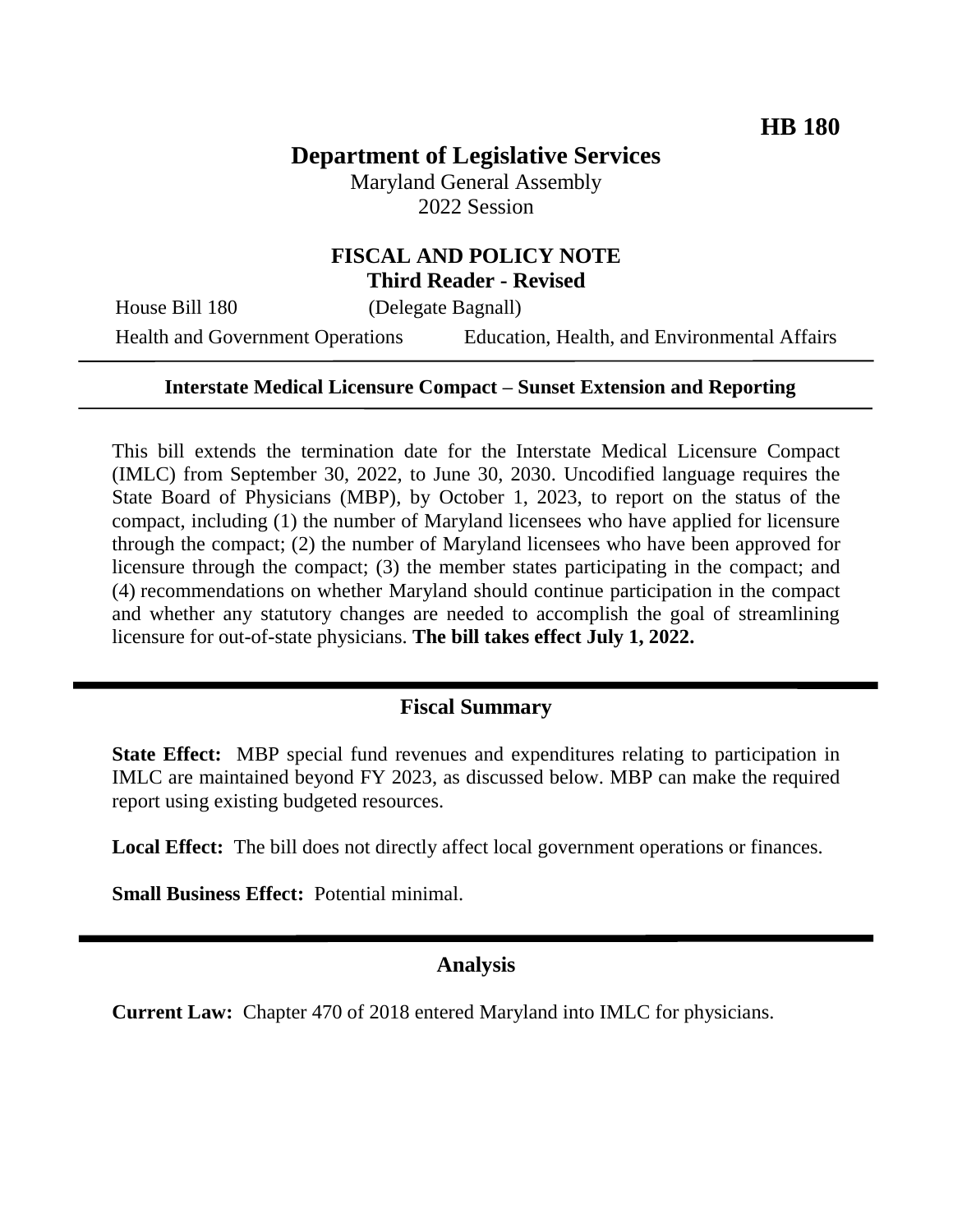#### *Interstate Medical Licensure Compact*

The compact is established among member states to provide a streamlined process that allows physicians to become licensed in multiple states, enhancing the portability of a medical license. The compact adopts the prevailing standard for licensure and requires the physician to be under the jurisdiction of the state medical board where the patient is located. State medical boards retain jurisdiction to impose adverse actions against physicians who are licensed through the compact to practice in the respective states. The compact's provisions do not override existing state authority to regulate the practice of medicine.

Failure to fulfill obligations under the compact may result in a state's default from membership. States may also withdraw from the compact through a statutory repeal of the compact, but any such withdrawal cannot take effect until one year after the effective date of the legislation and specified notice requirements have been met. The withdrawing state is responsible for all dues, obligations, and liabilities incurred through the effective date of the withdrawal.

Subject to the requirements of the compact, the termination date of September 30, 2022, under Chapter 470 of 2018, serves as the required notice of withdrawal from the compact.

#### *Interstate Medical Licensure Compact Commission*

The commission consists of two voting representatives from each state who serve as commissioners. Commissioners must be allopathic or osteopathic physicians appointed to a member board; executive directors, executive secretaries, or similar executives of a member board; or a member of the public appointed to a member board. The commission must meet at least once each year. All meetings are open to the public, as are the commission's official records.

The commission must oversee and maintain the compact, promulgate rules for the compact's administration, issue advisory opinions (on the request of a member state or board), and enforce compliance with the compact. The commission must also pay for the expenses related to the commission's activities. The commission must annually report to the legislatures and governors of the member states on the commission's activities, including any financial audits and commission recommendations.

The commission may levy and collect an annual assessment from each member state to cover the cost of the operations and activities of the commission and its staff. The commission must be subject to a yearly financial audit.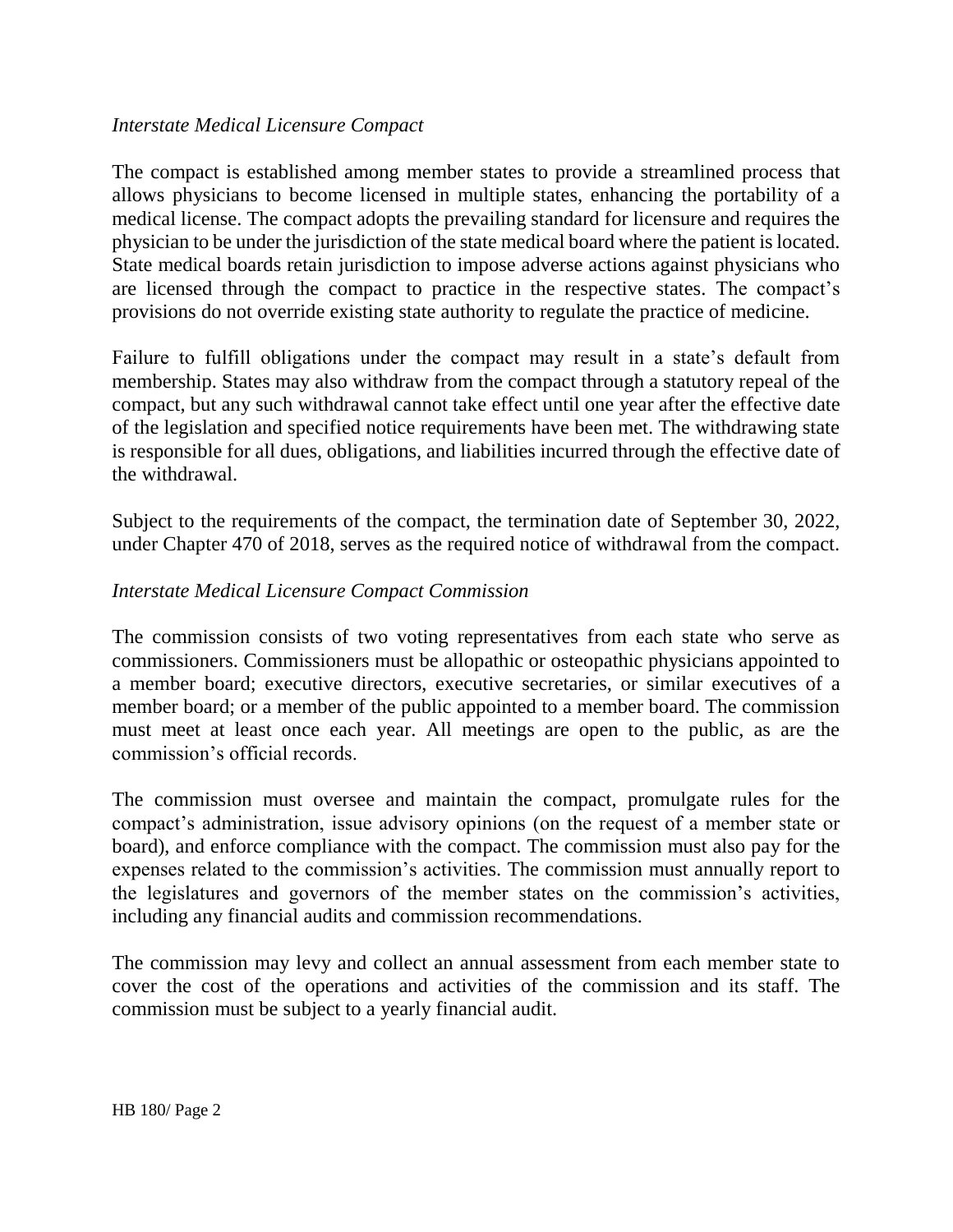# *Expedited License to Practice Medicine in Member State*

Under the compact, a "physician" is any person who (1) graduated from a medical school accredited by specified organizations; (2) passed specified licensing examinations; (3) completed specified graduate medical education; (4) possesses a full and unrestricted license to practice medicine issued by a member board; (5) has never been convicted, received, or deferred adjudication of any offense by a court; (6) has never had a license to practice medicine subjected to discipline, excluding actions related to nonpayment of fees; (7) has never had a controlled substance license or permit suspended or revoked; and (8) is not under active investigation by a licensing agency or law enforcement authority.

A physician must designate a member state of the compact as the state of principal license for purposes of registration for expedited licensure through the compact. To so designate, the physician must possess a full and unrestricted license to practice medicine in that state, and the state must be (1) the primary residence of the physician; (2) the state where at least 25% of the physician's practice of medicine occurs; (3) the location of the physician's employer; or (4) the state designated as the state of residence for federal tax purposes.

To obtain an expedited license to practice medicine in a member state, the physician must submit an application to the state of principal license's medical board. The board must evaluate whether the physician is eligible for expedited licensure and issue a letter of qualification to the commission. In evaluating a physician's eligibility, the board must require the applicant to obtain a criminal background check in accordance with specified requirements. A member board may not disclose to the commission any information received from the FBI as part of a background check. A physician may appeal an eligibility decision with the board.

If found eligible, a physician must complete the commission's registration process and pay any applicable fees (as set by the member state in which the physician seeks licensure). On receipt of verification from the commission and the applicable fees, the board of the member state in which the physician seeks licensure must then issue the expedited license. The expedited license must be valid to the same extent as a full and unrestricted license in that state. The expedited license's validity is contingent on the physician maintaining a valid license in the state of principal license. To renew an expedited license, the physician must apply for renewal through the commission and pay any applicable fees, which are collected by the commission and paid to the member state.

The commission must establish a database of all licensees and all applicants for licensure through the compact. Boards of member states must report any public action or complaints, and any disciplinary or investigatory information, concerning a physician who has applied or received an expedited license to the commission. Boards must also share complaint or disciplinary information with other member boards upon request. Boards may report any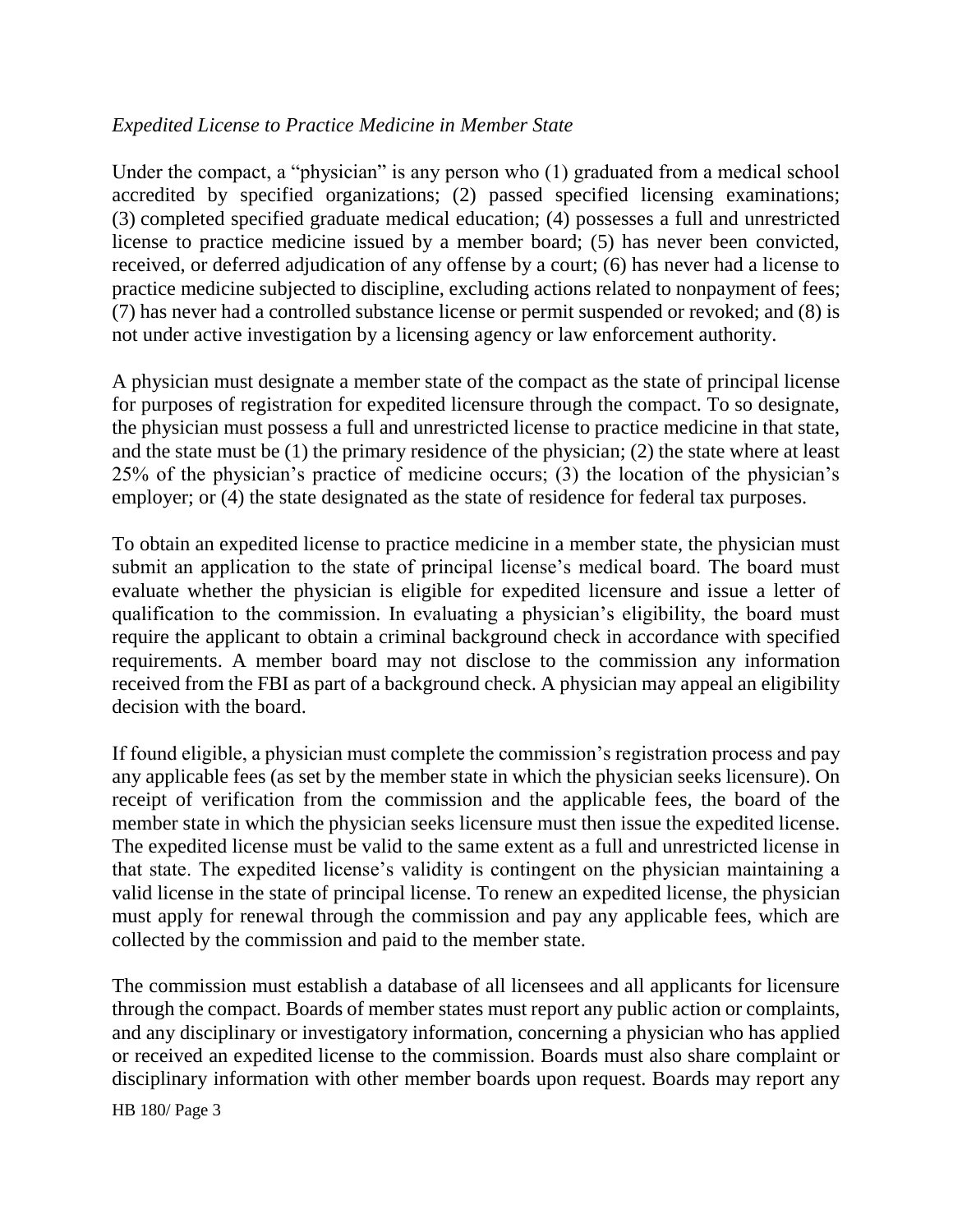nonpublic complaints, disciplinary, or investigatory information. All shared information is confidential, filed under seal, and used only for investigatory or disciplinary matters.

Member boards may participate with other member boards in joint investigations of physicians licensed by the member boards. Subpoenas issued by member states are enforceable in other member states. Member states may investigate violations of statutes authorizing the practice of medicine in any other member state in which the physician holds a license. Disciplinary action taken by a member board against a physician licensed through the compact is considered unprofessional conduct that may subject the physician to discipline by other member boards.

If the state of principal license revokes or suspends the physician's license, or the license is surrendered or relinquished in lieu of discipline, then all licenses issued to the physician by member boards must automatically be placed on the same status. Reinstatement of the physician's license by the state of principal license does not automatically reinstate the other licenses; the respective member boards must take action to reinstate the licenses. If a member board revokes or suspends a physician's expedited license, then all licenses issued to the physician by other member boards are automatically suspended for 90 days. However, the automatic suspension must be waived unless the member board finds that emergency action is needed for public health or safety, in which case the licensee must be given written notice and an opportunity to be heard.

# *State Board of Physicians – Compact Authority*

MBP must set fees for the issuance and renewal of licenses issued under the compact. The fees must be set to adequately cover the cost of maintaining the licensure program. Further, any annual assessment that is levied by the commission must be funded through an additional surcharge on each licensed compact physician and physicians who designate Maryland as the physician's state of principal license under the compact.

Within 30 days after receiving a request from MBP, a compact physician must provide verification that the compact physician satisfies the requirements for licensure in Maryland. However, a compact physician's refusal to provide such verification may not serve as a basis for denial of a license under the compact. Additionally, within 30 days after a compact license is renewed, a compact physician must submit specified license renewal information. "Compact physician" means a physician licensed under the compact.

MBP may discipline a licensed physician for (1) with the exception of the compact licensure process, violating any provision of the Maryland Medical Practice Act, any rule or regulation adopted by MBP, or any State or federal law pertaining to the practice of medicine or (2) failing to meet the qualifications for licensure in Maryland.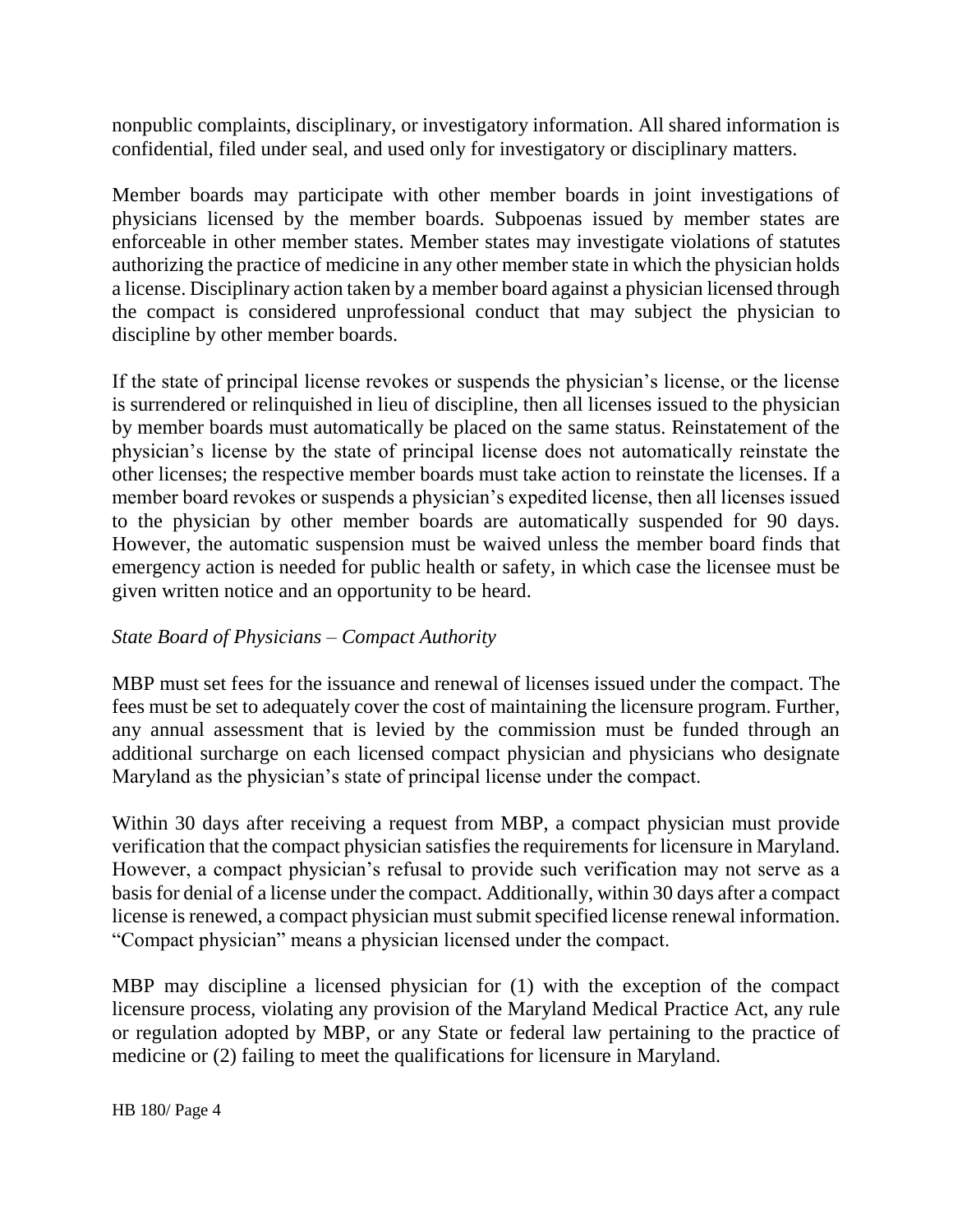# *Non-compact Licensure in Maryland*

An individual must be licensed by MBP to practice medicine. Pursuant to Chapter 34 of 2015, an individual must also submit to a criminal history records check (CHRC) as a qualification for licensure.

A physician licensed by and residing in another jurisdiction is exempt from State licensing requirements if the physician is (1) consulting with a State licensed physician about a particular patient and does not direct patient care or (2) engaged in clinical training with a licensed physician under specified circumstances. Additionally, a physician who resides in and is authorized to practice medicine by any state adjoining Maryland and whose practice extends into Maryland is exempt from State licensing requirements if (1) the physician does not have an office or other regularly appointed place in Maryland to meet patients and (2) the same privileges are extended to licensed Maryland physicians by the adjoining state. Chapters 217 and 218 of 2017 exempted these individuals from CHRC requirements.

Pursuant to Chapter 94 of 2016, a physician who is licensed by and resides in another jurisdiction and who is designated as a team physician by an athletic or sports team based outside the State is exempt from State licensing requirements, including the requirement to submit to a CHRC, under specified circumstances.

**State Revenues:** MBP advises that, from July 2019 to present, it received \$879,034 in revenues from IMLC licensure and renewal fees. This includes 522 physicians licensed in Maryland who requested a Letter of Qualification to join IMLC at a fee of \$300 each; 709 out-of-state physicians who applied for initial licensure through IMLC at a fee of \$790 each; and 334 physicians who renewed their licensure through IMLC (required on a biannual basis) at a fee of \$486. Thus, annual revenues for fiscal 2021 and 2022 can be approximated at \$350,000. However, it is unlikely that initial licensure will continue at the same pace moving forward. Assuming that those who have become licensed through IMLC will continue to renew, future ongoing revenues can be approximated to be *at least*  \$172,000 annually. This estimate assumes that half of the out-of-state physicians licensed through IMLC, or approximately 355 physicians, will renew through IMLC each year at a fee of \$486.

**State Expenditures:** MBP advises that IMLC does not currently charge any fees to participate as a member state. However, MBP further advises that three permanent positions within MBP spend approximately 16 hours each per week (or 40% of their time) working on IMLC licensures: one licensure supervisor, one licensure analyst, and one lead licensure analyst. Thus, the total cost to MBP that can be attributed to IMLC is \$77,898 annually.